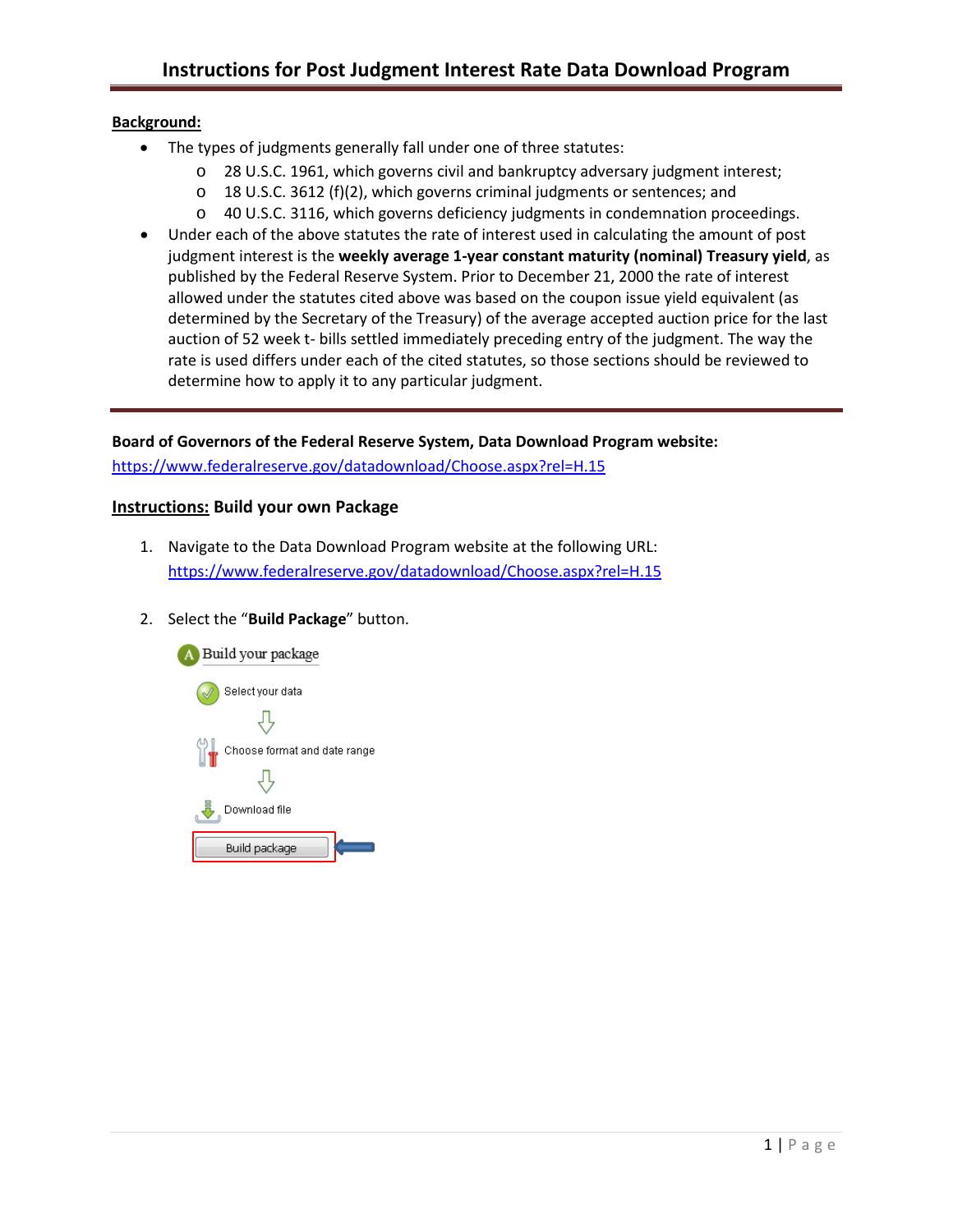3. Select the following options:

Build a custom data package by selecting from the following categories.

| 1. Data set (choose one)                                                         |  |  |  |  |  |  |
|----------------------------------------------------------------------------------|--|--|--|--|--|--|
| Selected Interest Rates                                                          |  |  |  |  |  |  |
| Discontinued series from the H.15                                                |  |  |  |  |  |  |
| Continue                                                                         |  |  |  |  |  |  |
| 2. Instrument                                                                    |  |  |  |  |  |  |
| Nonfinancial commercial paper<br><b>NFCP</b>                                     |  |  |  |  |  |  |
| Financial commercial paper<br>FCP -                                              |  |  |  |  |  |  |
| Bank prime loan<br>PRIME<br>Ξ                                                    |  |  |  |  |  |  |
| Discount window primary credit<br><b>DWPC</b>                                    |  |  |  |  |  |  |
| U.S. government securities/Treasury bills (secondary market)<br>TB               |  |  |  |  |  |  |
| U.S. government securities/Treasury constant maturities/Nominal<br><b>TCMNOM</b> |  |  |  |  |  |  |
| Continue                                                                         |  |  |  |  |  |  |
| 3. Maturity                                                                      |  |  |  |  |  |  |
| M1<br>1-month<br>▲                                                               |  |  |  |  |  |  |
| 3-month<br>M3<br>ä                                                               |  |  |  |  |  |  |
| M6<br>6-month                                                                    |  |  |  |  |  |  |
| 1-year<br>Y1                                                                     |  |  |  |  |  |  |
| Υ2<br>2-year                                                                     |  |  |  |  |  |  |
| YЗ<br>3-year                                                                     |  |  |  |  |  |  |
| Continue                                                                         |  |  |  |  |  |  |
| $\rightarrow$ 4. Frequency (choose one)                                          |  |  |  |  |  |  |
| Business day                                                                     |  |  |  |  |  |  |
| Weekly (Friday)                                                                  |  |  |  |  |  |  |
| Monthly                                                                          |  |  |  |  |  |  |
| Annual                                                                           |  |  |  |  |  |  |
| Add to package                                                                   |  |  |  |  |  |  |

#### 4. Select the "**Format Package**" button.

Review the contents of your package and make desired changes. Refresh package to save changes.

| Add more                          | Format package                               |            |       | You have 1 series in your package                                                                      |                |
|-----------------------------------|----------------------------------------------|------------|-------|--------------------------------------------------------------------------------------------------------|----------------|
| <b>Series (Select to preview)</b> | Available From   Available To   Observations |            |       | <b>Description</b>                                                                                     | <b>Include</b> |
| H15/H15<br>/RIFLGFCY01 N.WF       | 1962-01-05                                   | 2016-11-04 | 2,862 | Market yield on U.S. Treasury<br>securities at 1-year constant maturity,<br>quoted on investment basis | V              |

Refresh package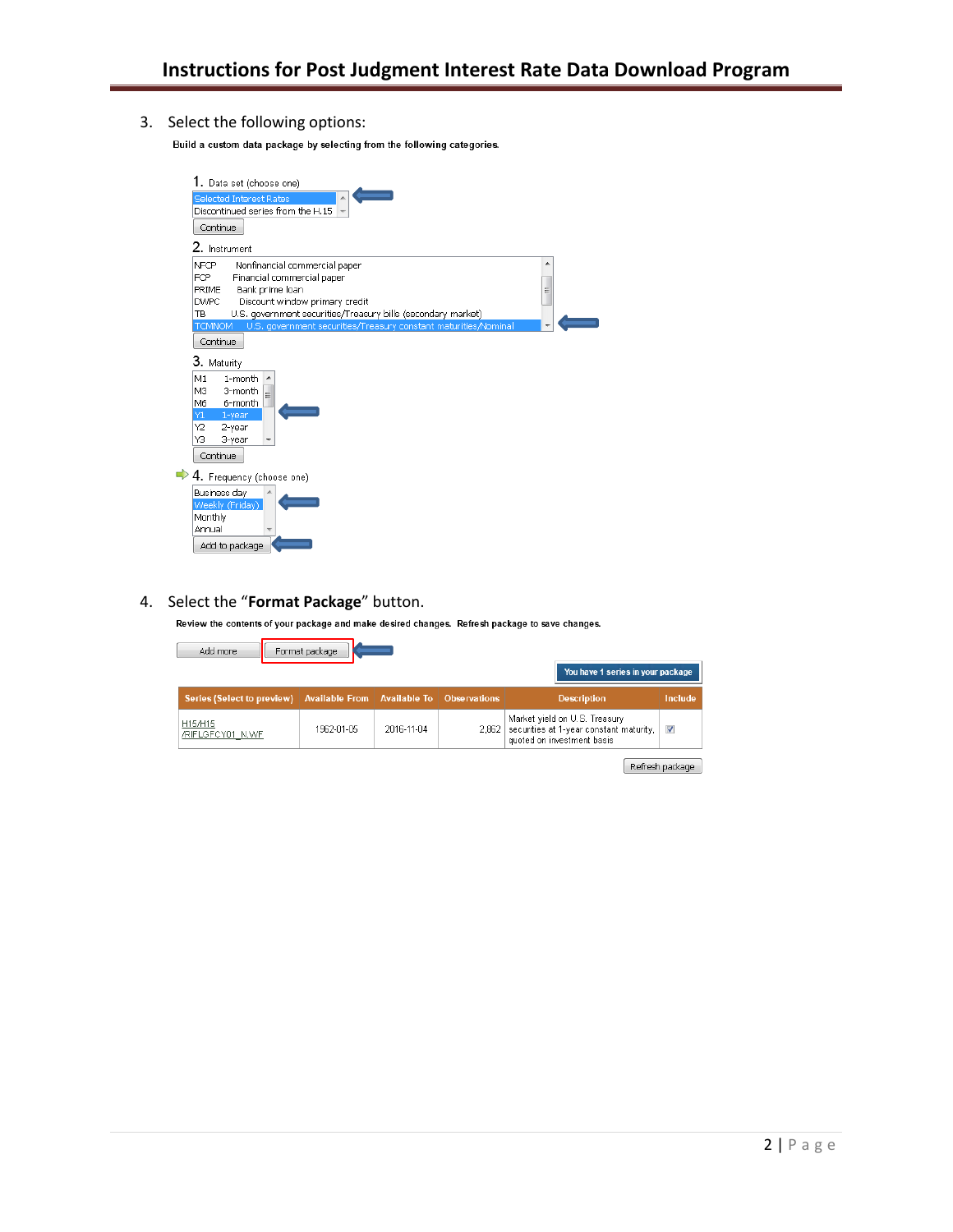5. Select the number of **"Observations" (limited to last 100 days) OR "Dates" (rates going back to January 5, 1962)** for your package, select the **file type**, and select the "**Go to download**" button.

| Format your package<br>Choose a format for your data file.<br>Select the number of observations OR a date range for your package.<br>(You may select only one)<br>O Observations<br>C Dates<br>C Last 5<br>From:<br>C Last 7<br>C Last 10<br>C Last 20<br>C Last 50<br>C Last 100                          | to download" button.<br>Month<br>Year<br>Day<br>$\overline{\nu}$<br>$\overline{\mathbf{v}}$<br>To: Year<br>Month $\tau$<br>Day | NOTE: When downloading <b>Historical rates</b> , use the following green highlighted<br>section, select "Dates", and use the drop downs to select your desired date range.<br>Continue following the remaining steps by selecting file type and selecting the "Go |  |  |  |  |
|------------------------------------------------------------------------------------------------------------------------------------------------------------------------------------------------------------------------------------------------------------------------------------------------------------|--------------------------------------------------------------------------------------------------------------------------------|-------------------------------------------------------------------------------------------------------------------------------------------------------------------------------------------------------------------------------------------------------------------|--|--|--|--|
| File type:<br>Data Labels:<br>Layout:<br>CSV (comma delimited)<br>O Include<br>Series in Columns<br>Excel 2003, or newer<br>© Omit<br>Series in Rows<br>XML (SDMX)<br>Series as List<br>Note: Learn more about working with Excel.<br>Go to download<br>View chart<br>Select "Download file" button.<br>6. |                                                                                                                                |                                                                                                                                                                                                                                                                   |  |  |  |  |
|                                                                                                                                                                                                                                                                                                            | Download your package<br>Confirm your file details and press the download file button at the bottom of the page.               |                                                                                                                                                                                                                                                                   |  |  |  |  |
| Download Summary (Processing Complete)<br>You have 1 series in your package<br><b>File Summary</b><br>Review package<br>Last 10 Observations (preview sample)<br>File Type: csv<br>Labels: include<br>Layout: series column<br>Change format                                                               |                                                                                                                                |                                                                                                                                                                                                                                                                   |  |  |  |  |
| Bookmark this<br>Bookmark this page for quick retrieval of data series.                                                                                                                                                                                                                                    |                                                                                                                                |                                                                                                                                                                                                                                                                   |  |  |  |  |
| Download file<br>View chart                                                                                                                                                                                                                                                                                |                                                                                                                                |                                                                                                                                                                                                                                                                   |  |  |  |  |

Direct download for automated systems Learn more